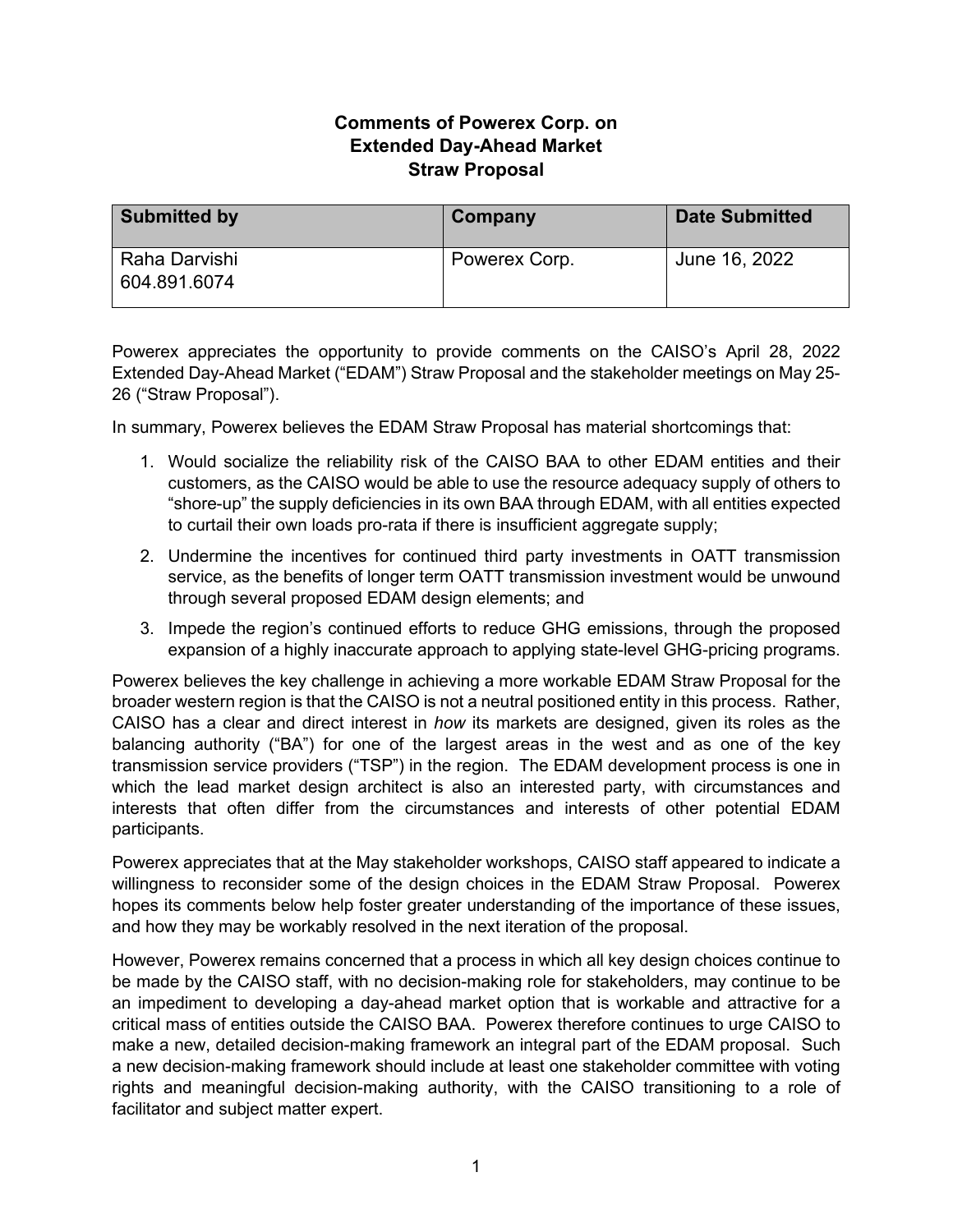## **The EDAM Straw Proposal Appears To Deprive Participants Of Priority Access To Their Procured Resources**

All entities seek to ensure reliable service to their loads, and take important steps to ensure they will have access to the physical supply and associated delivery arrangements necessary to achieve this critical objective. Entities across the west take a range of actions to ensure reliable service to their load, including building and operating their own fleet of generation resources, entering into forward supply contracts, and securing high priority OATT transmission service. A number of potential EDAM participants are also engaged in the development of the Western Power Pool's Western Resource Adequacy Program ("WRAP").

Entities invest in supply and priority transmission service with the expectation that they will have a "first right" to access that supply in the operational timeframe if and when there is not enough supply to maintain reliability throughout the western grid. Without this assurance of priority access, the benefit of investing in supply and priority transmission service for resource adequacy purposes would be eliminated. Yet this appears to be exactly what would occur under the EDAM Straw Proposal, since the CAISO has specifically proposed that:

- EDAM entities must participate in EDAM with all of their supply;
- There is no clear requirement for each EDAM entity (including the CAISO BAA)—or the EDAM footprint in aggregate—to bring sufficient, real, identifiable and deliverable supply to meet all EDAM load; and
- In the event of insufficient aggregate supply in the entire EDAM footprint, load within an EDAM entity is required to be curtailed *pro rata* with curtailment of transfers (*i.e.,* exports) to other EDAM entities (including to the CAISO BAA).

The result of this proposed design is that an entity that comes into the EDAM with sufficient real, identifiable, and deliverable supply resources to fully meet its own needs may nevertheless experience reliability challenges, because its supply will be "pooled" with and depleted by other entities that come into the EDAM with a large resource deficit.

The EDAM Straw Proposal presents additional complications for a regional resource adequacy program, such as WRAP. Just like the concerns raised above for individual BAAs, it appears that under the EDAM Straw Proposal, WRAP members in EDAM may lose priority access to their supply, which will be made equally accessible to all EDAM participants, including those that are not members of WRAP (through the EDAM's pooling proposal with a requirement to pro-rata curtail load with EDAM export transfers to other EDAM entities). But it also appears that the EDAM Straw Proposal has not proposed any specific mechanisms to ensure that WRAP members *outside* of EDAM are able to receive access to WRAP supply from members that do participate in EDAM (particularly during circumstances when the EDAM may be deficient of supply, and EDAM entities are expected to curtail their load pro-rata with all EDAM transfers to other EDAM entities).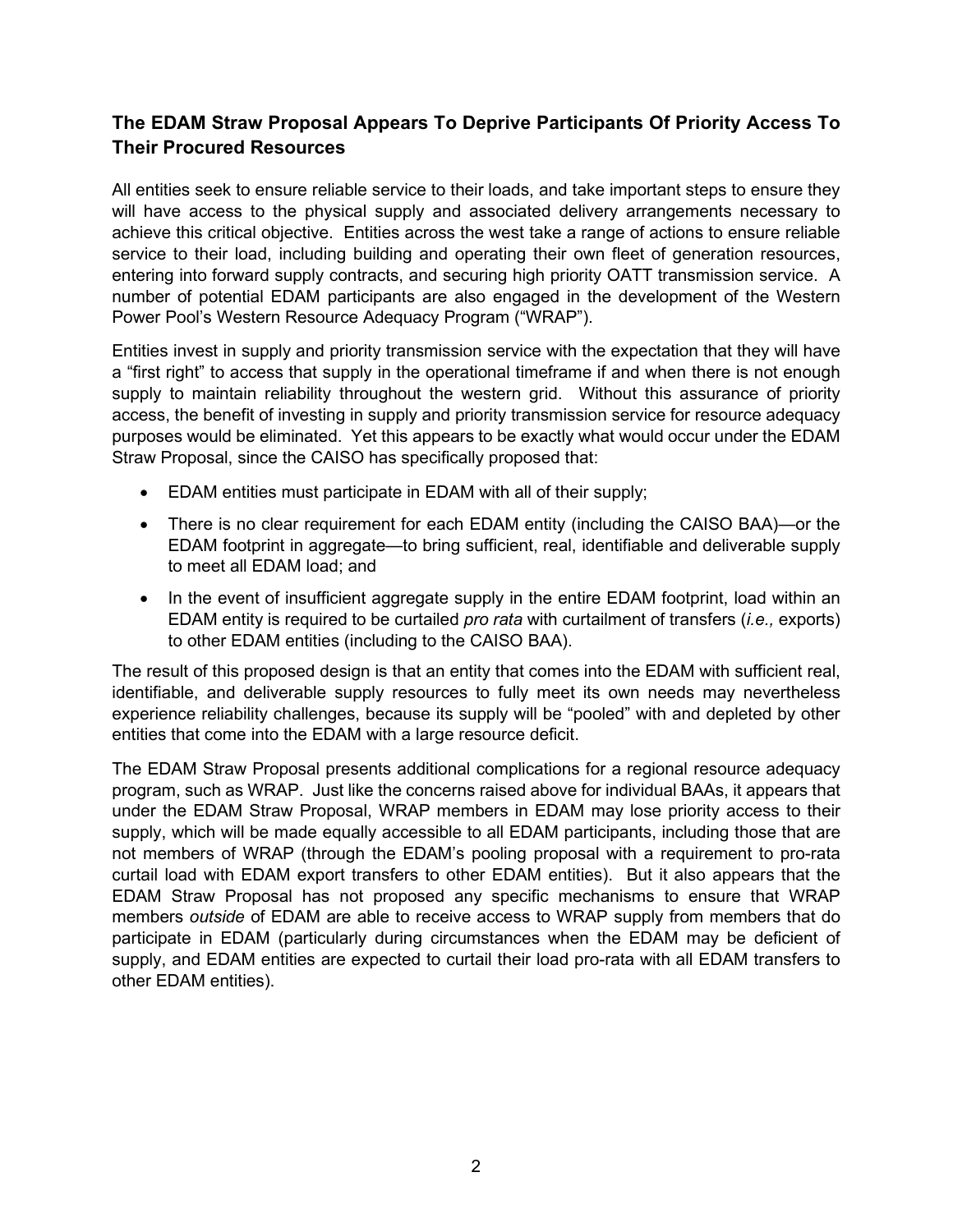



- EDAM footprint is not resource adequate:
	- · Supply (550 MW) is less than deficit (1,100 MW)
- WRAP members in EDAM with deficit share WRAP supply with non-WRAP member, no longer able to serve load
- WRAP members in EDAM with supply curtail own load pro rata with transfers to other EDAM entities
- WRAP member outside EDAM loses all access to **WRAP** supply

The fundamental resource sufficiency flaw in the EDAM Straw Proposal is that it provides undifferentiated access to all supply of all EDAM entities in the operational timeframe without ensuring that all entities bring their fair share of real, identifiable and deliverable supply to the market. Notably, Powerex is not aware of any other day-ahead organized market that does not require participants to also meet a common resource adequacy requirement.

The greatest concern is with the CAISO BAA, which has a well-documented history of capacity procurement shortfalls during critical hours due largely to well-documented deficiencies in the California Resource Adequacy Program. Extensive changes to California's Resource Adequacy Program would be required in order for the CAISO BAA to meet a robust resource adequacy standard comparable to that being developed in the WRAP, but such changes have persistently been opposed, and the CPUC has not expressed an interest in exploring either joining WRAP or meeting a similar standard.

The EDAM Straw Proposal does include a Resource Sufficiency Evaluation ("RSE"), but this will not result in all EDAM entities being on an "equal footing" going into the day-ahead timeframe. Experience with the Western EIM's real-time RSE has demonstrated the unworkability of attempting to solve a forward-procurement challenge in the operational timeframe, when it is clearly too late to meaningfully address the issue. And the specific proposal for the EDAM RSE permits the CAISO BAA to pass the RSE by including two large categories of CAISO supply that have no identified physical generation or transmission to enable delivery when needed:

• California Import Resource Adequacy contracts, where the CPUC has declined to tighten requirements to prevent such contracts from being entered into by marketers without committing any real, identifiable supply or external transmission service; and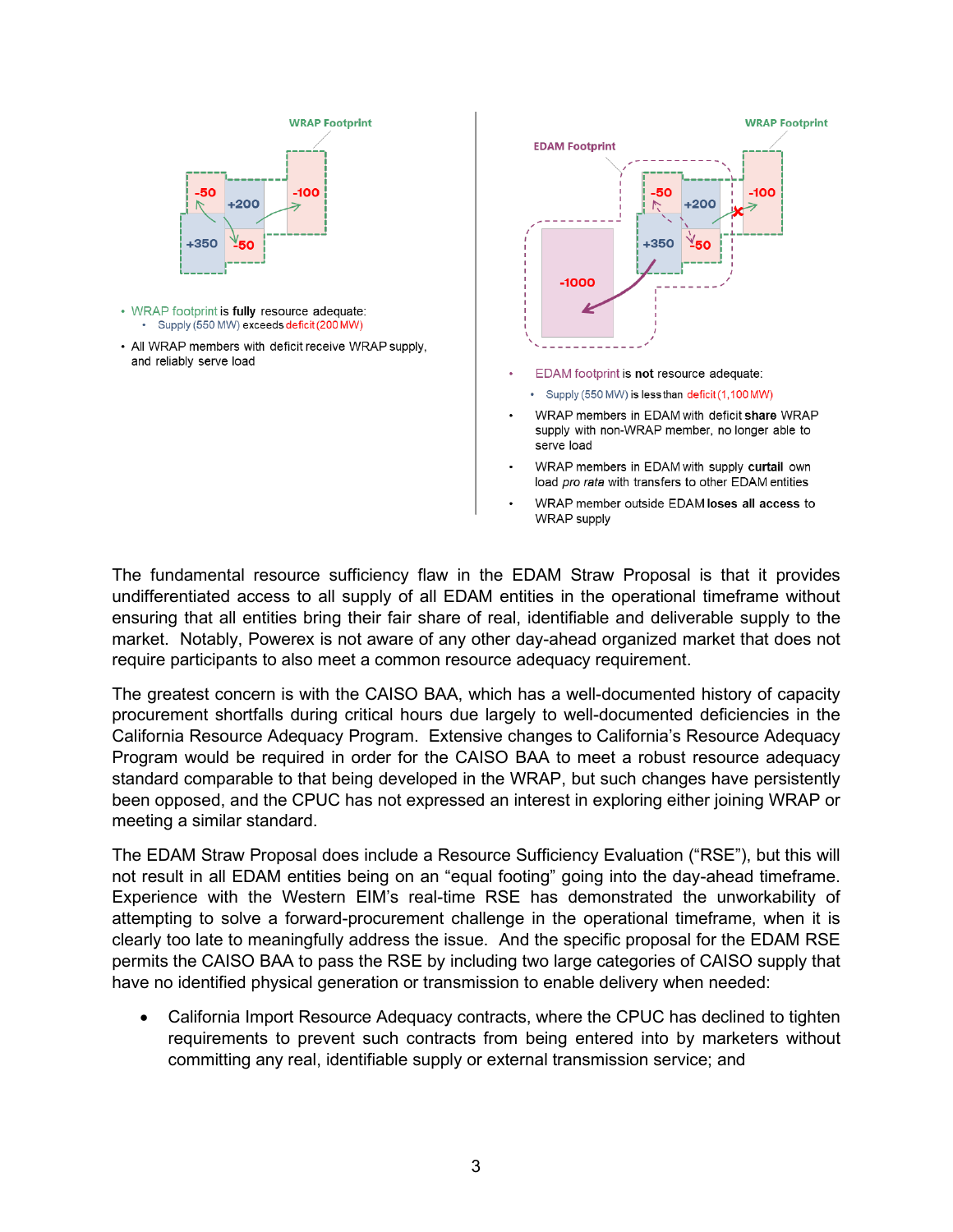• CAISO intertie offers that are not associated with Resource Adequacy contracts, and that often include offers from marketers that only seek to procure physical supply if they receive a CAISO day-ahead or real-time market award.

*These two categories can add thousands of megawatts of notional "supply" for the CAISO BAA that does not reflect real physical supply that has been procured and is deliverable*. And because both categories are unique to the CAISO BAA, this design will have the practical effect of holding the CAISO BAA to a much lower resource sufficiency requirement than all other EDAM entities. Moreover, entities that fail the EDAM RSE would continue to receive full and equal access to all EDAM supply. As proposed, the EDAM RSE does nothing to ensure that all EDAM participants contribute an equitable share of the supply necessary to reliably serve load in the market footprint.

Powerex believes it is fundamentally unworkable for any day-ahead market footprint to include entities under very different resource adequacy frameworks without explicit provisions to recognize and respect priority access to the supply procured by each entity, and to respect the priority of each entity's supply commitments to other members of their respective RA program(s). There was strong stakeholder support for proposals to achieve this goal, including through the development of EDAM base schedules, through which each EDAM entity would identify—and EDAM would respect—the physical supply and priority transmission service arrangements they rely upon to ensure reliable service to their loads (and to other members of their RA program). Under this proposed approach, participants would have the option for these base schedules to be optimized in the EDAM. However, in the event that a feasible market solution could not be achieved (*i.e.,* if all load could not be met after exhausting all economic offers) then the base scheduled supply and the NERC priority of base scheduled transmission service would determine which entities receive supply (which may include entities outside EDAM) and which do not. This framework would preserve the critical link between the ratepayers that fund investments and participation in forward supply arrangements and access to that supply in the operational timeframe. Without such a framework, it is not clear how participation in EDAM would be workable for any external entity concerned with ensuring its customers have priority access to the resource adequacy supply, and associated priority transmission service, they have funded. It is also not clear how the EDAM would be at all compatible with the WRAP, absent such a framework.

## **The Straw Proposal Largely Renders OATT Transmission Service Irrelevant**

Since its inception, the CAISO and stakeholders have recognized that EDAM is strictly a dayahead market, and will not entail consolidation of transmission service or tariffs (among other functions). While the future evolution of the wholesale electric industry in the west may include some entities joining an ISO or RTO and transitioning their transmission service from the existing OATT framework, any such changes are far beyond what is contemplated at the present time. *That is, any regional day-ahead and real-time market platform must be designed to be fully consistent with the OATT framework for funding transmission facilities, as it exists today.*

Broadly speaking, the OATT framework recovers the revenue requirement of each transmission service provider from both network customers (who pay for transmission to meet their own load) and from point-to-point customers (who pay for transmission to export or to wheel through the TSP footprint). Powerex estimates that over a billion dollars per year of western transmission providers' revenue requirements are recovered through the sale of point-to-point transmission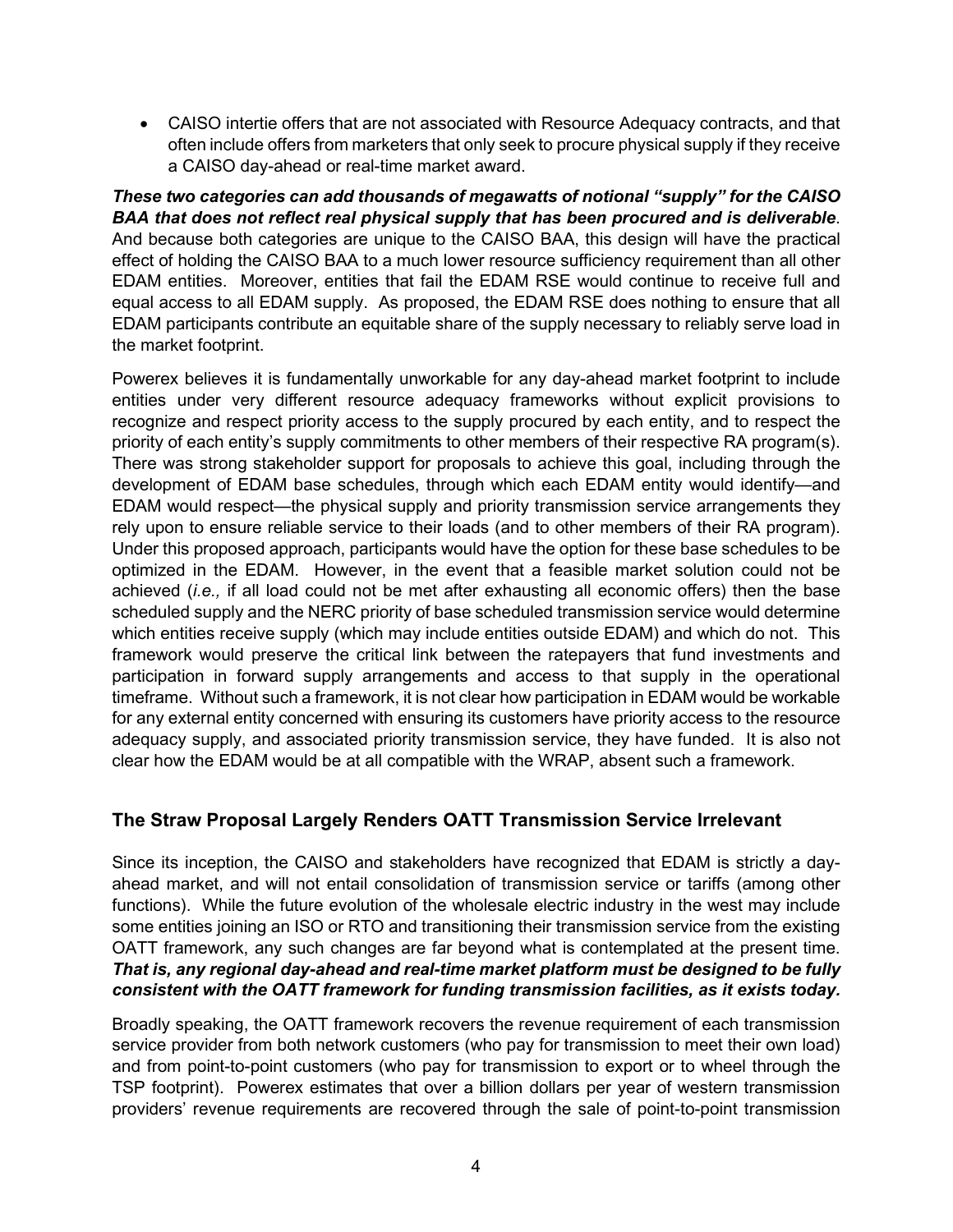service to third parties. Transmission customers invest in point-to-point service in order to receive several types of benefits, including:

- 1. **Scheduling priority during critical grid conditions**, enabling an entity's deliveries to flow to its load ahead of other transmission customers with lower priority, which is particularly important during critical periods when such deliveries are needed to help protect an entity's individual reliability;
- 2. **Collect the value of congestion** by delivering electricity from a lower-price location to a higher-price location; and
- 3. **Deliver clean and renewable supply** to locations with an environmental policy program that provides premium compensation for electricity from low- and non-emitting resources.

Ensuring that these three different types of benefits accrue to transmission customers that invest in long-term firm (and conditional firm) transmission service is not only of critical importance to those transmission customers, it is essential to ensuring continued third party investment in external transmission service and thus preventing inequitable cost shifts onto the native load of external transmission service providers.

Unfortunately, the CAISO has historically made very specific market design choices that have had the effect of largely negating the need for, and value of, investments in firm OATT transmission service from other transmission service providers, including:

- No requirement for any CAISO import RA arrangements, or CAISO intertie bids more generally, to demonstrate that external transmission service has been secured to deliver supply to the CAISO boundary, prior to displacing intertie bids (including wheel-through bids) that *have* secured external transmission service;
- No requirement for CAISO day-ahead market awards to submit a day-ahead e-Tag, which is contrary to industry practice in the west outside of the CAISO BAA and which has numerous harmful effects to external transmission service, including disproportionately shifting the congestion value on multi-segment paths away from external transmission customers to CAISO transmission customers;
- During critical grid conditions, CAISO using its role as market operator to determine which entities flow on multi-segment transmission paths, allowing imports into the CAISO with lower-priority "as available" external transmission service to flow ahead of CAISO wheelthrough schedules with procured high-priority transmission service on external segments. In effect, CAISO uses its market operator role to elevate the importance of priority transmission service on *its* transmission system, while negating the importance of priority transmission service on external transmission systems.

These and other CAISO market design choices have been contentious at times, but are perhaps understandable in the context of the CAISO's numerous roles. The EDAM requires a different approach, however, as the success of the EDAM requires a framework that is both workable and equitable for the entities that the CAISO seeks to attract to join EDAM. Unfortunately, the EDAM Straw Proposal includes multiple design choices that continue to minimize the role, value, and importance, of external firm transmission service provided under the OATT framework, including:

• No support for base schedules, and no alternative framework for communicating the NERC scheduling priority of deliveries arranged outside of EDAM to the CAISO, which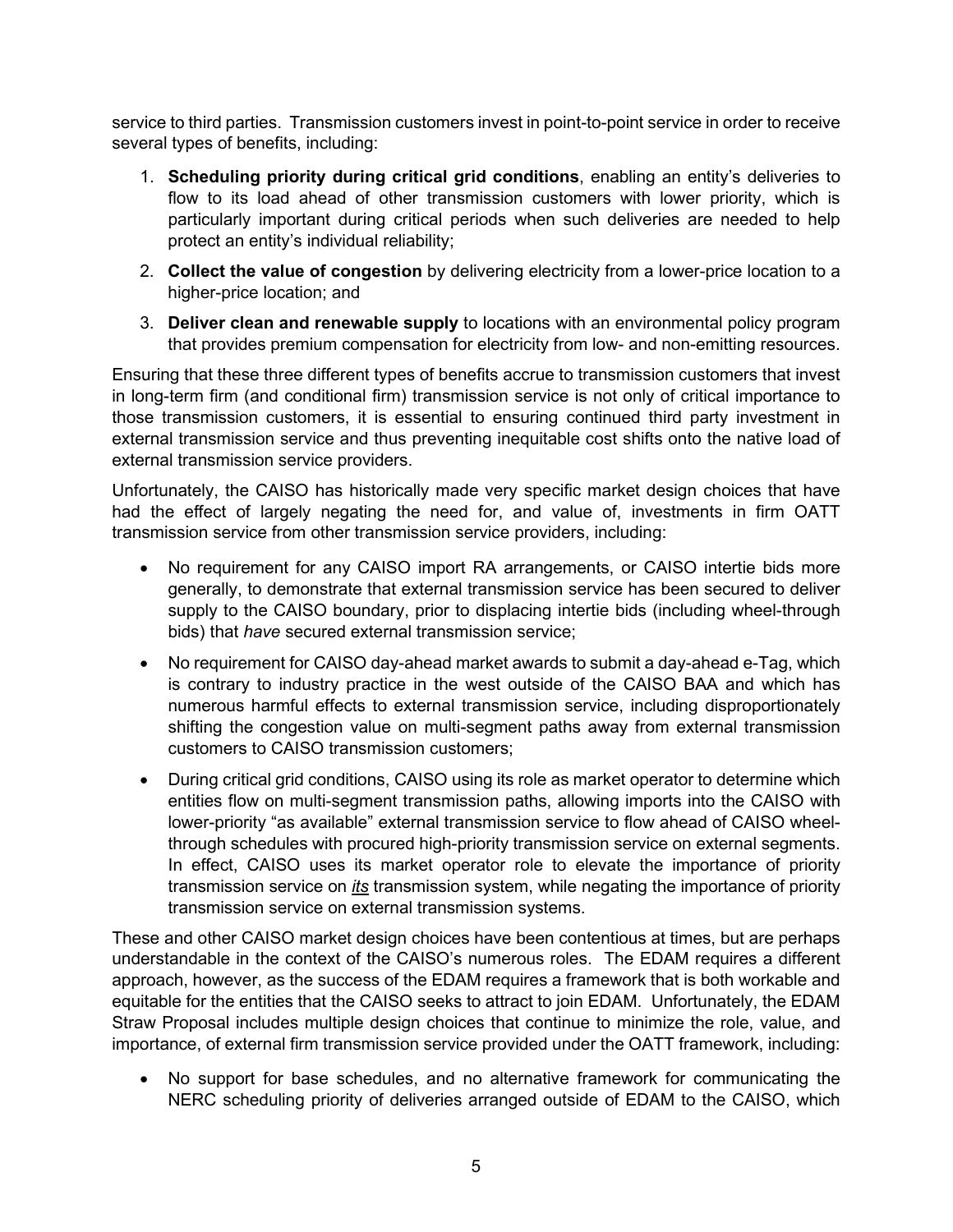should be used for determining which deliveries flow and which ones are curtailed in the event that all needs could not be met through the market optimization;

- Requiring participants to make all internal transmission capability available to EDAM, including service that has been sold to other transmission customers and where those customers have not voluntarily made that transmission available to EDAM (*i.e.*, as Bucket 2 EDAM transmission);
- No requirement for day-ahead market awards or RSE supply to submit a day-ahead e-Tag;
- A proposal that the congestion value on interties with the CAISO would *not* be allocated 50/50, contrary to the allocation proposal on interties between EDAM entities other than the CAISO, but rather would be allocated 100% to whichever side of the intertie CAISO software determines constrains first; and
- The use of an algorithm for specified external resources to be "deemed" delivered to CAISO load, and their specific GHG emissions used for reporting and compliance under California's GHG pricing program, without any showing of any external transmission rights (and thus of any external transmission funding contribution) to deliver such supply.

Each of these EDAM Straw Proposal elements can be expected to undermine the existing incentives for investment in longer-term point-to-point service on external transmission systems.

Put simply, under the EDAM Straw Proposal, the EDAM:

- 1. Will not respect the intended priority of external OATT transmission service in determining which entities get to flow when some load must be curtailed due to a binding transmission constraint during critical grid conditions;
- 2. Will not ensure external OATT transmission customers receive an equitable distribution of congestion rent, particularly on the large and highly congested Pacific AC and Pacific DC Interties; and
- 3. Will no longer require entities delivering external clean supply to California in the dayahead timeframe (in order to earn clean premiums) to arrange for (and contribute to the funding of) the external transmission facilities that enable those deliveries (*i.e.*, in the source BAA of the clean resource and in any intermediary BAAs).

The end result for external transmission service providers can be expected to be a material erosion in third party point-to-point transmission revenues (particularly on, but not limited to, transmission paths to California), which can, in turn, be expected to result in a corresponding increase in the revenue that must be recovered from their native load customers.

At the May stakeholder workshops, CAISO staff discussed the potential for a small access charge to be assessed on all EDAM load, with the funds used to make transmission service providers whole for reductions in short-term OATT revenue. As an initial matter, Powerex notes that the key concern it is raising is how EDAM will affect incentives to continue to invest in *long-term* pointto-point OATT transmission service, which is a much larger revenue source than the third party revenue collected from short-term service. Ensuring that EDAM does not undermine incentives to continue to invest in long-term OATT transmission service requires a market design that leverages and maintains, rather than erodes, the benefits that have supported investment in long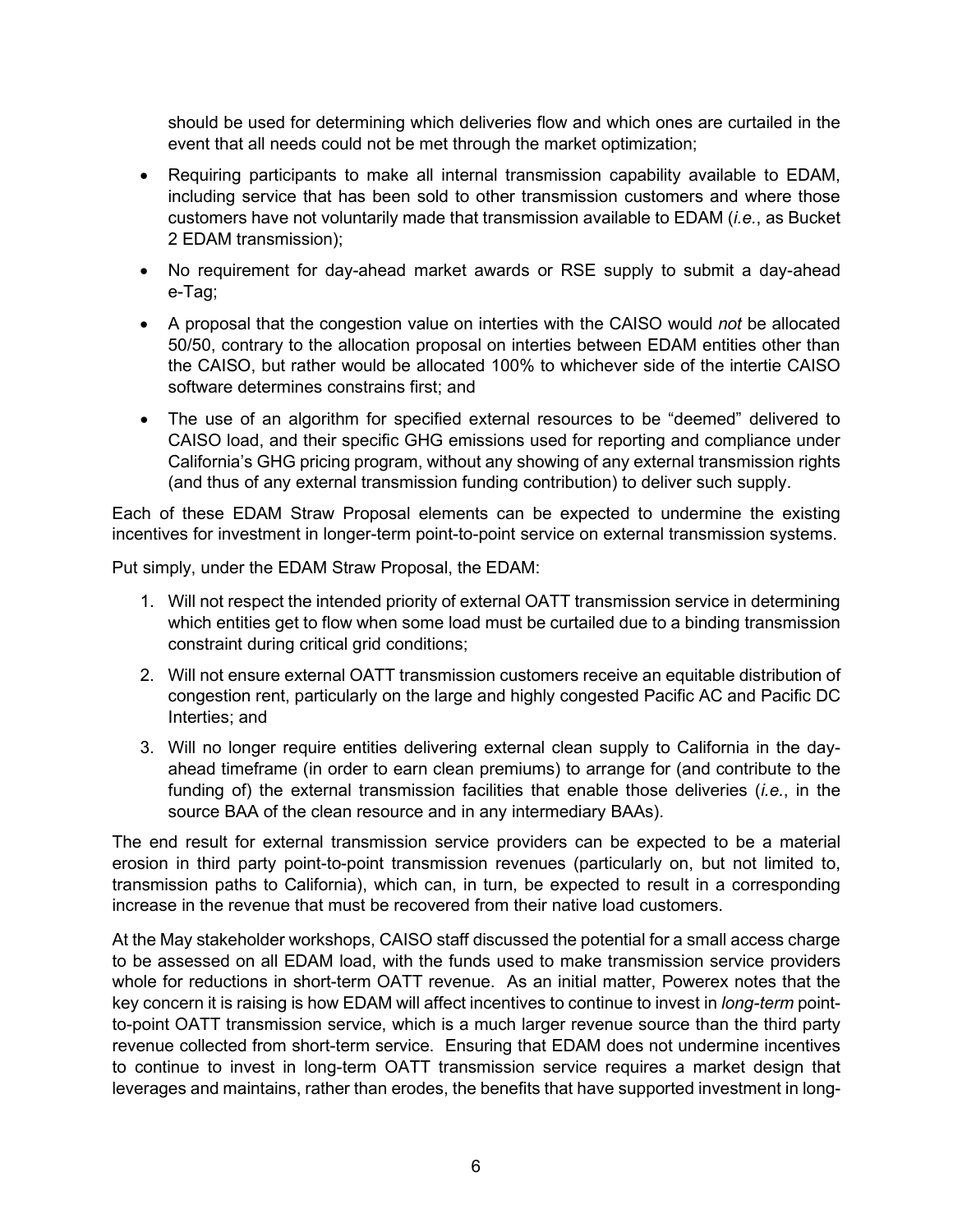term OATT rights across the west for decades. The following changes to the EDAM Straw Proposal would help support such an objective:

- Enable a base schedule framework that respects the priorities of OATT transmission service, particularly during critical conditions, while enabling participants to allow EDAM to optimize this use (this includes on multi-segment paths that also use CAISO transmission service);
- Require RSE supply to submit day-ahead base schedules, including day-ahead e-Tags, where applicable;
- Institute an explicit 50/50 sharing of congestion rent on all coordinated interties, including those that involve the CAISO BAA (and including the Pacific AC and Pacific DC Interties); and
- Require OATT transmission service to be demonstrated for deliveries of specified resources to specified loads, including for specified-source imports under GHG-pricing programs.

## **The Straw Proposal Perpetuates The Fiction Of "Deemed Deliveries" For Determining The Source And Quantity Of GHG Emissions Associated With Imports**

The accurate determination and reporting of GHG emissions for electricity imports into a GHG pricing program jurisdiction is critical to reducing GHG emissions and achieving the environmental policy objectives of multiple western states. The EDAM Straw Proposal would extend the "deeming" approach used in the Western EIM, in which the market algorithm determines which external resources are assigned as the source of imports into California. This approach has been highly problematic, and there is extensive data now indicating that the Western EIM regularly:

- Systemically dispatches coal and natural gas generation outside California during the hours that the CAISO BAA is receiving EIM imports; but
- Deems those imports to be primarily from hydro and other non-emitting external resources that are either not increasing their production in the EIM, or are not deliverable to the CAISO BAA.

The inaccurate "deeming" of imports to clean resources has numerous consequences that are contrary to the core objectives of GHG-pricing programs, including:

- The costs of GHG emissions associated with deliveries to the CAISO BAA are understated, inefficiently suppressing CAISO real-time market prices (and by extension CAISO day-ahead and forward market prices);
- The EIM routinely dispatching, and increasing the use of, high-emitting external coal and older natural gas generation to displace in-state lower-emitting gas generation, thereby increasing the GHG emissions associated with serving California load;
- The EIM inappropriately compensating clean resources that are not producing or delivering clean supply to California; and